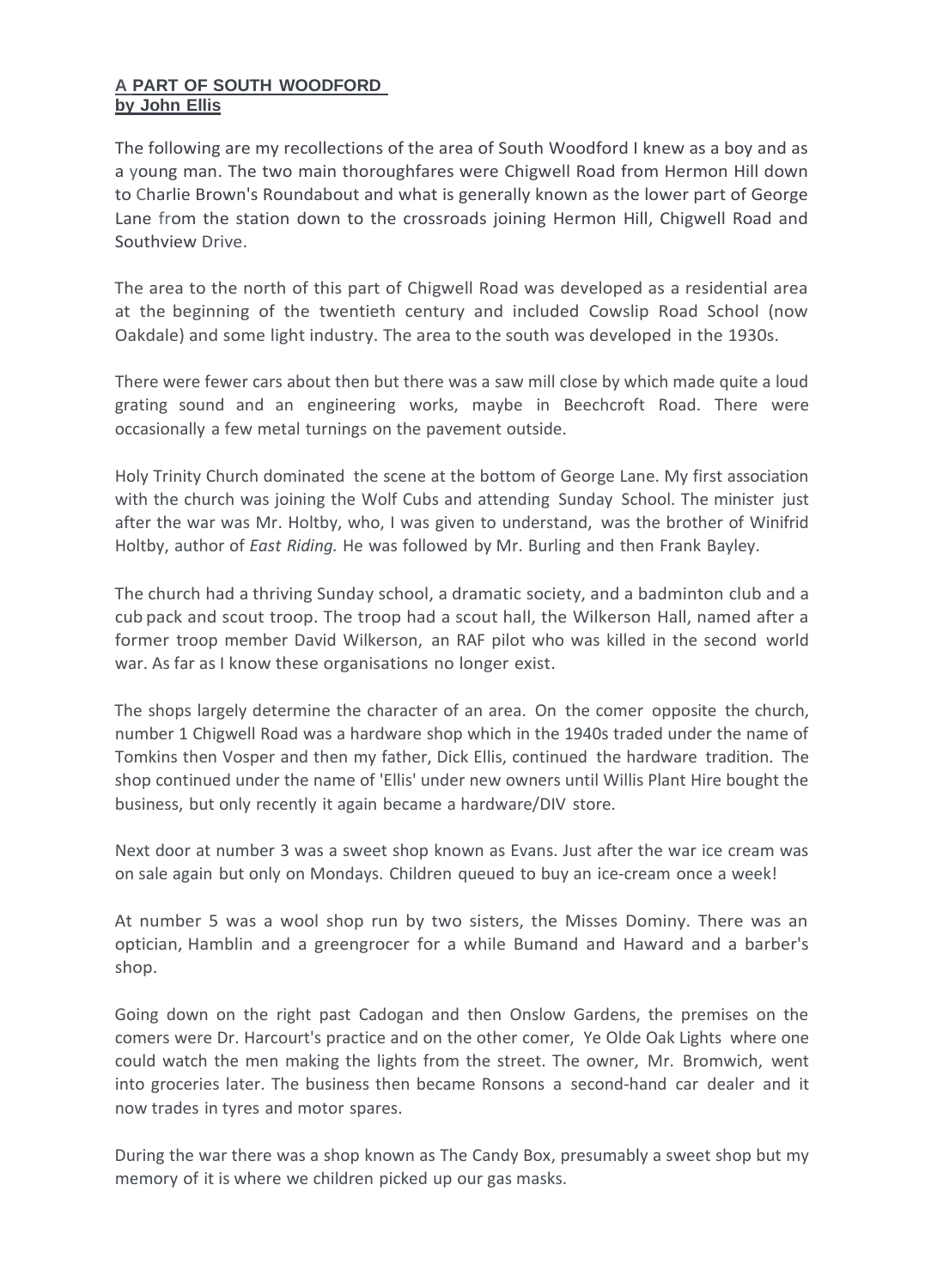There was a watchmaker and jewellers and a greengrocers. Shops in that parade seemed to change hands regularly.

Further on the right going down where the block of flats Old Mill Court is now situated was hut and dugout, Post 28, which was the headquarters of the local ARP during the war. Further down was Bamikel a cycle shop and then some very old houses which were condemned shortly after the war and have been replaced by trees.

During the war between Post 28 and the river Roding was what would now be described as a land-fill site. The result of this was an increase in the number of house flies, crickets and rats particularly in Onslow Gardens. In the circumstances the local council did their best to overcome the problem.

At the end of the war the land-fill was completed and top soil was put in place. Southbridge Cricket and Lawn Tennis Club soon established itself on the site. It was not the ideal spot for a cricket table but the dedication and hard work of some of the members in erecting the pavilion and maintaining the ground must be admired.

Their first match after the war was also the re-opening of the club and was attended by the Mayor, Alderman Fox. The opposition was Baldwins, a team from Loughton. Southbridge batted first and were all out for 36 which was not a winning score and then it rained. I played cricket for Southbridge for several seasons and then moved on, but my cricketing heart is still there.

During the fifties club cricket had a great local following nationally which has sadly declined. How club cricket has changed over the years. Many small clubs including Southbridge no longer exist, although the tennis club amalgamated with a club in Wanstead. Some local firms and businesses ran cricket teams. Public interest in local cricket has dwindled.

On the comer of Chigwell Road was the Mill Garage, a local filling station and motor spares. The owner was Dick Jacobs who was also a car rally driver. He was incorrectly reported in the press as being killed in a motor rally.

This brings us to Charlie Brown's Roundabout. I remember the public house The Roundabout on the other side of the roundabout in which there were some cases of stuffed animals.

About tum at the bottom of Chigwell Road and cross over and proceed in a westerly direction towards Hermon Hill. On your right was a market garden and then the United Dairies. In the 1940s and early 1950s milk was delivered on an almost daily basis by horse and dray. Some kindly housewives would often give a horse an apple. However this caused problems because the horses remembered the house from whence the apple came and refused to move on until the apple was forthcoming.

On the comer of Granville Road was a greengrocer, next to Baulch's a newsagent. Coming up the slope to the bottom of George Lane were some older properties some of which have been demolished and replaced by flats.